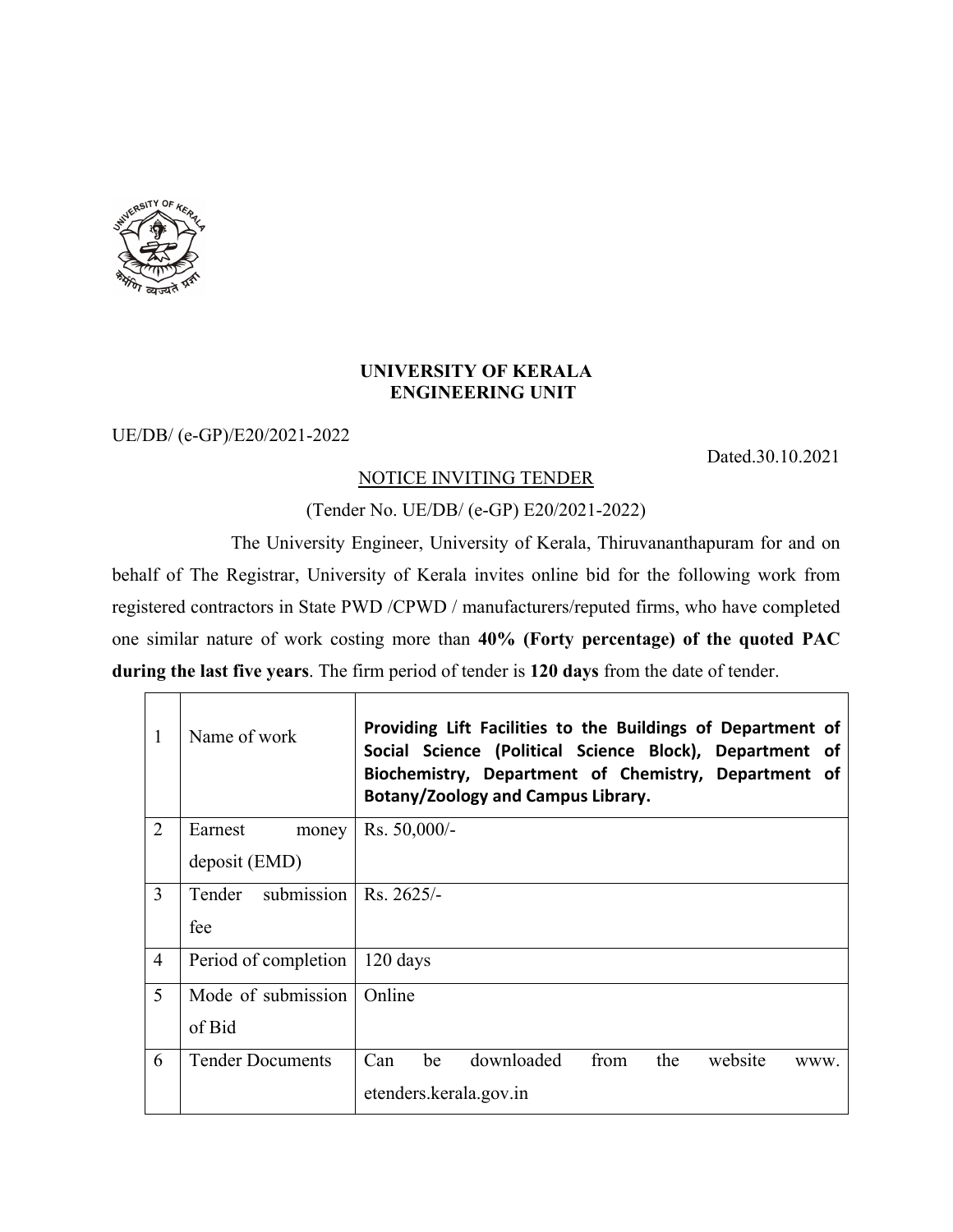| $\overline{7}$ | Last date and Time      |                                                    |  |
|----------------|-------------------------|----------------------------------------------------|--|
|                | submission of<br>of     | $08/11/2021, 5.00$ pm                              |  |
|                | tenders by online       |                                                    |  |
| 8              | Last date and Time      |                                                    |  |
|                | submission<br>of<br>-of | $12/11/2021, 10.30$ am                             |  |
|                | relevant documents      |                                                    |  |
|                | by speed post           |                                                    |  |
| 9              | Date and time of        |                                                    |  |
|                | opening of tender       | $12/11/2021, 11.00$ am                             |  |
| 10             | <b>Estimate PAC</b>     | Rs 8035710/-                                       |  |
| 11             | Class of contractor     | Kone/Johnson/Omega/Mitsubishi/Fujitech/Thysenkrupp |  |

General tender documents and tender schedule can be downloaded in A<sup>4</sup> plain size paper free of cost from the website www.etenders.kerala.gov.in. **Duly filled up and signed tender schedule along with relevant documents should also be sent to the Registrar, University of Kerala Palayam Thiruvananthapuram, Pin-695034**, by speed post so as to reach before the date and time specified. The cover containing the documents should superscribe the name of work, tender number, and last date of submission of tender.

Documents to be submitted along with bid through online/ speed post.

| SI.No | <b>Through online</b>            | Through speed post                  |  |
|-------|----------------------------------|-------------------------------------|--|
|       | Scanned copy of valid            | Copy of valid registration          |  |
|       | registration, G.S.T certificate, | certificate, G.S.T certificate, PAN |  |
|       | PAN certificate                  | attested by a gazetted officer      |  |
| 2     | Scanned copy of experience       | Copy of experience certificate      |  |
|       | certificate                      | attested by a gazetted officer      |  |
| 3     | Scanned copy of duly filled e-   | Duly filled e-payment requisition.  |  |
|       | payment form                     |                                     |  |
| 4     | Form of tender                   | Copy of Form of tender duly         |  |
|       |                                  | signed by the contractor            |  |
| 5     | Form 83                          | Copy of Form 83 duly signed by      |  |
|       |                                  |                                     |  |